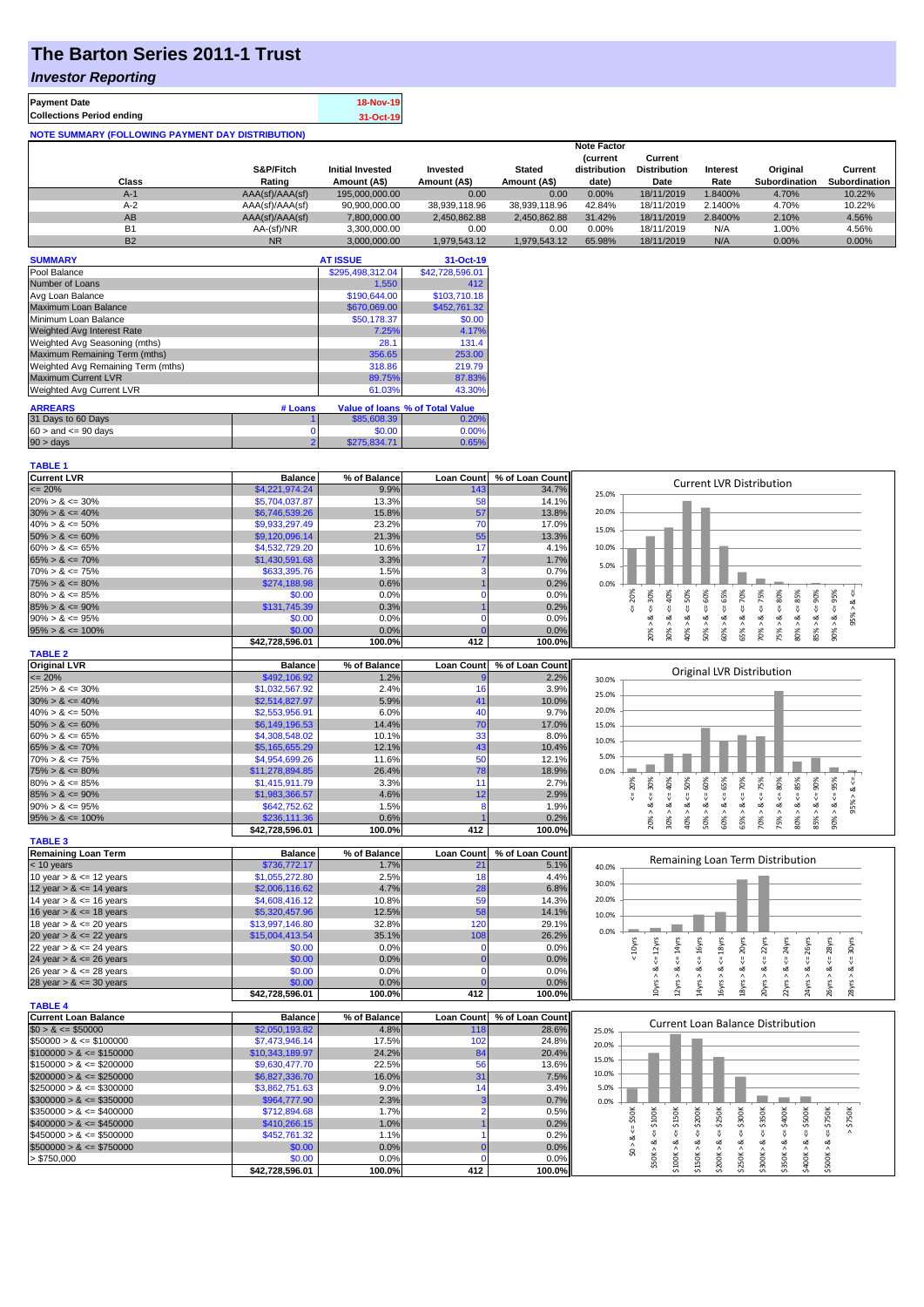# **The Barton Series 2011-1 Trust**

### *Investor Reporting*

| <b>Payment Date</b>                                                                                   |                                  | 18-Nov-19               |                   |                          |                                                                                                                                                                                                                     |
|-------------------------------------------------------------------------------------------------------|----------------------------------|-------------------------|-------------------|--------------------------|---------------------------------------------------------------------------------------------------------------------------------------------------------------------------------------------------------------------|
| <b>Collections Period ending</b>                                                                      |                                  | 31-Oct-19               |                   |                          |                                                                                                                                                                                                                     |
| <b>TABLE 5</b>                                                                                        |                                  |                         |                   |                          |                                                                                                                                                                                                                     |
| <b>Loan Seasoning</b>                                                                                 | <b>Balance</b>                   | % of Balance            | <b>Loan Count</b> | % of Loan Count          | Loan Seasoning Distribution                                                                                                                                                                                         |
| $= 6$ mths                                                                                            | \$0.00                           | 0.0%                    | 0                 | 0.0%                     | 40.0%                                                                                                                                                                                                               |
| $> 8 \le 12$ mth                                                                                      | \$0.00                           | 0.0%                    | n                 | 0.0%                     | 35.0%                                                                                                                                                                                                               |
| $12 > 8 \le 18$ mths                                                                                  | \$0.00                           | 0.0%                    | 0                 | 0.0%                     | 30.0%<br>25.0%                                                                                                                                                                                                      |
| $18 > 8 \le 24$ mths<br>$2 > 8 \le 3$ years                                                           | \$0.00<br>\$0.00                 | 0.0%                    | $\Omega$<br>0     | 0.0%<br>0.0%             | 20.0%                                                                                                                                                                                                               |
| $3 > 8 \le 4$ years                                                                                   | \$0.00                           | 0.0%<br>0.0%            | 0                 | 0.0%                     | 15.0%                                                                                                                                                                                                               |
| $4 > 8 \le 5$ years                                                                                   | \$0.00                           | 0.0%                    | 0                 | 0.0%                     | 10.0%                                                                                                                                                                                                               |
| $5 > 8 \le 6$ years                                                                                   | \$0.00                           | 0.0%                    | $\mathbf 0$       | 0.0%                     | 5.0%                                                                                                                                                                                                                |
| $6 > 8 \le 7$ years                                                                                   | \$0.00                           | 0.0%                    | 0                 | 0.0%                     | 0.0%                                                                                                                                                                                                                |
| $7 > 8 \le 8$ years                                                                                   | \$0.00                           | 0.0%                    | $\Omega$          | 0.0%                     | $8 > 8 < 9$ years<br>6 mths<br>$\leq$ 18 mths<br>$mths$<br><= 10 years<br>$\leq 12$ mth<br>$2 > 8$ <= 3 years<br>$\leq$ = 4 years<br>$4 > 8$ <= 5 years<br>$\leq$ = 6 years<br>$6 > 8$ <= 7 years<br>$\leq$ 8 years |
| $8 > 8 \le 9$ years                                                                                   | \$1,623,058.94                   | 3.8%                    | 11                | 2.7%                     | 24<br>8                                                                                                                                                                                                             |
| $9 > 8 \le 10$ years                                                                                  | \$15,840,153.27                  | 37.1%                   | 121               | 29.4%                    | ₩<br>ಷ<br>∞<br>య<br>ಷ<br>ಷ<br>œ                                                                                                                                                                                     |
| > 10 years                                                                                            | \$25,265,383.80                  | 59.1%                   | <b>280</b>        | 68.0%                    | $9 - 8$<br>$\wedge$<br>$\stackrel{\wedge}{\scriptstyle\sigma}$<br>$\hat{\mathbf{r}}$<br>$\hat{\mathcal{L}}$<br>$12$ $\times$<br>$18 >$                                                                              |
|                                                                                                       | \$42,728,596.01                  | 100.0%                  | 412               | 100.0%                   |                                                                                                                                                                                                                     |
| <b>TABLE 6</b>                                                                                        |                                  |                         |                   |                          |                                                                                                                                                                                                                     |
| Postcode Concentration (top 10 by value)<br>5700                                                      | <b>Balance</b><br>\$1,440,593.98 | % of Balance<br>3.4%    | Loan Count<br>17  | % of Loan Count<br>4.1%  | Geographic Distribution                                                                                                                                                                                             |
| 2617                                                                                                  | \$1,006,174.84                   | 2.4%                    | 6                 | 1.5%                     | 0.4%                                                                                                                                                                                                                |
| 5108                                                                                                  | \$939,391.50                     | 2.2%                    |                   | 1.9%                     | 18.1%                                                                                                                                                                                                               |
| 5159                                                                                                  | \$928,825.82                     | 2.2%                    |                   | 1.7%                     |                                                                                                                                                                                                                     |
| 2602                                                                                                  | \$911,991.34                     | 2.1%                    |                   | 1.7%                     |                                                                                                                                                                                                                     |
| 2605                                                                                                  | \$878,042.68                     | 2.1%                    |                   | 1.2%                     | 6.6%                                                                                                                                                                                                                |
| 2906                                                                                                  | \$832,953.66                     | 1.9%                    |                   | 1.9%                     | 52.5%                                                                                                                                                                                                               |
| 5162                                                                                                  | \$822,779.73                     | 1.9%                    | 8                 | 1.9%                     |                                                                                                                                                                                                                     |
| 2620                                                                                                  | \$822,498.22                     | 1.9%                    | 6                 | 1.5%                     |                                                                                                                                                                                                                     |
| 2615                                                                                                  | \$680,556.87                     | 1.6%                    |                   | 2.2%                     | 22.4%                                                                                                                                                                                                               |
|                                                                                                       |                                  |                         |                   |                          |                                                                                                                                                                                                                     |
| <b>TABLE 7</b>                                                                                        |                                  |                         |                   |                          | SA ACT NSW WA Other                                                                                                                                                                                                 |
| <b>Geographic Distribution</b><br><b>Australian Capital Territory</b>                                 | <b>Balance</b><br>\$9,570,592.98 | % of Balance<br>22.4%   | <b>Loan Count</b> | % of Loan Count<br>18.7% |                                                                                                                                                                                                                     |
| New South Wales                                                                                       | \$2,804,508.26                   | 6.6%                    | 77<br>20          | 4.9%                     |                                                                                                                                                                                                                     |
| Northern Territory                                                                                    | \$0.00                           | 0.0%                    | C                 | 0.0%                     | Metro / Non-Metro / Inner City Distribution                                                                                                                                                                         |
| Queensland                                                                                            | \$0.00                           | 0.0%                    | $\Omega$          | 0.0%                     | 0.9%                                                                                                                                                                                                                |
| South Australia                                                                                       | \$22,422,743.96                  | 52.5%                   | 250               | 60.7%                    | 17.2%                                                                                                                                                                                                               |
| Tasmania                                                                                              | \$0.00                           | 0.0%                    | n                 | 0.0%                     |                                                                                                                                                                                                                     |
| Victoria                                                                                              | \$184,674.43                     | 0.4%                    |                   | 1.0%                     |                                                                                                                                                                                                                     |
| Western Australia                                                                                     | \$7,746,076.38                   | 18.1%                   | 61                | 14.8%                    |                                                                                                                                                                                                                     |
|                                                                                                       | \$42,728,596.01                  | 100.0%                  | 412               | 100.0%                   |                                                                                                                                                                                                                     |
| <b>TABLE 8</b>                                                                                        |                                  |                         |                   |                          |                                                                                                                                                                                                                     |
| Metro/Non-Metro/Inner-City                                                                            | <b>Balance</b>                   | % of Balance            | <b>Loan Count</b> | % of Loan Count          |                                                                                                                                                                                                                     |
| Metro                                                                                                 | \$34,987,122.24                  | 81.9%                   | 334               | 81.1%                    | 81.9%                                                                                                                                                                                                               |
| Non-metro                                                                                             | \$7,366,393.97                   | 17.2%                   | 75                | 18.2%                    |                                                                                                                                                                                                                     |
| Inner city                                                                                            | \$375,079.80                     | 0.9%                    |                   | 0.7%                     | $M$ Metro<br>Non-metro Inner city                                                                                                                                                                                   |
|                                                                                                       | \$42,728,596.01                  | 100.0%                  | 412               | 100.0%                   |                                                                                                                                                                                                                     |
|                                                                                                       |                                  |                         |                   |                          |                                                                                                                                                                                                                     |
| <b>TABLE 9</b>                                                                                        |                                  |                         |                   |                          |                                                                                                                                                                                                                     |
| <b>Property Type</b>                                                                                  | <b>Balance</b>                   | % of Balance            | <b>Loan Count</b> | % of Loan Count          |                                                                                                                                                                                                                     |
| <b>Residential House</b>                                                                              | \$39,104,917.26                  | 91.5%                   | 374               | 90.8%                    | <b>Occupancy Type Distribution</b>                                                                                                                                                                                  |
| <b>Residential Unit</b>                                                                               | \$3,479,130.49                   | 8.1%                    | 37                | 9.0%                     | 5.0%                                                                                                                                                                                                                |
| Rural                                                                                                 | \$0.00                           | 0.0%                    | C                 | 0.0%                     |                                                                                                                                                                                                                     |
| Semi-Rural                                                                                            | \$0.00                           | 0.0%                    | 0                 | 0.0%                     |                                                                                                                                                                                                                     |
| <b>High Density</b>                                                                                   | \$144,548.26                     | 0.3%                    |                   | 0.2%                     |                                                                                                                                                                                                                     |
|                                                                                                       | \$42,728,596.01                  | 100.0%                  | 412               | 100.0%                   |                                                                                                                                                                                                                     |
| <b>TABLE 10</b>                                                                                       | <b>Balance</b>                   | % of Balance            | <b>Loan Count</b> | % of Loan Count          |                                                                                                                                                                                                                     |
| <b>Occupancy Type</b>                                                                                 | \$40,590,122.10                  | 95.0%                   | 387               | 93.9%                    |                                                                                                                                                                                                                     |
| <b>Owner Occupied</b><br>Investment                                                                   | \$2,138,473.91                   | 5.0%                    |                   | 6.1%                     |                                                                                                                                                                                                                     |
|                                                                                                       | \$42,728,596.01                  | 100.0%                  | 412               | 100.0%                   | 95.0%                                                                                                                                                                                                               |
| <b>TABLE 11</b>                                                                                       |                                  |                         |                   |                          |                                                                                                                                                                                                                     |
| <b>Employment Type Distribution</b>                                                                   | <b>Balance</b>                   | % of Balance            | <b>Loan Count</b> | % of Loan Count          | Owner Occupied<br>Investment                                                                                                                                                                                        |
| Contractor                                                                                            | \$875,778.84                     | 2.0%                    |                   | 1.7%                     |                                                                                                                                                                                                                     |
| Pay-as-you-earn employee (casual)                                                                     | \$1,184,708.52                   | 2.8%                    | 11                | 2.7%                     |                                                                                                                                                                                                                     |
| Pay-as-you-earn employee (full time)                                                                  | \$32,859,459.01                  | 76.9%                   | 305               | 74.0%                    | <b>LMI Provider Distribution</b>                                                                                                                                                                                    |
| Pay-as-you-earn employee (part time)                                                                  | \$3,188,132.73                   | 7.5%                    | 39                | 9.5%                     | 6.2%                                                                                                                                                                                                                |
| Self employed                                                                                         | \$1,997,212.26                   | 4.7%                    | 17                | 4.1%                     |                                                                                                                                                                                                                     |
| No data                                                                                               | \$2,623,304.65                   | 6.1%                    | 33                | 8.0%                     |                                                                                                                                                                                                                     |
|                                                                                                       | \$42,728,596.01                  | 100.0%                  | 412               | 100.0%                   |                                                                                                                                                                                                                     |
| <b>TABLE 12</b>                                                                                       | <b>Balance</b>                   | % of Balance            | <b>Loan Count</b> | % of Loan Count          |                                                                                                                                                                                                                     |
|                                                                                                       | \$40,062,020.80                  | 93.8%                   | 396               | 96.1%                    |                                                                                                                                                                                                                     |
| <b>LMI Provider</b><br>QBE<br>Genworth                                                                | \$2,666,575.21                   | 6.2%                    | 16                | 3.9%                     |                                                                                                                                                                                                                     |
|                                                                                                       | \$42,728,596.01                  | 100.0%                  | 412               | 100.0%                   |                                                                                                                                                                                                                     |
| <b>TABLE 13</b>                                                                                       |                                  |                         |                   |                          | 93.8%                                                                                                                                                                                                               |
| <b>Arrears</b>                                                                                        | <b>Balance</b>                   | % of Balance            | Loan Count        | % of Loan Count          |                                                                                                                                                                                                                     |
|                                                                                                       | \$41,376,841.76                  | 96.8%                   | 402               | 97.6%                    | $\blacksquare$ QBE<br>Genworth                                                                                                                                                                                      |
| $0 >$ and $\lt = 30$ days                                                                             | \$990,311.15                     | 2.3%                    |                   | 1.7%                     |                                                                                                                                                                                                                     |
|                                                                                                       | \$85,608.39                      | 0.2%                    |                   | 0.2%                     | Interest Rate Type Distribution                                                                                                                                                                                     |
|                                                                                                       | \$0.00                           | 0.0%                    | 0                 | 0.0%                     | 11.3%                                                                                                                                                                                                               |
|                                                                                                       | \$275,834.71                     | 0.6%                    |                   | 0.5%                     |                                                                                                                                                                                                                     |
|                                                                                                       | \$42,728,596.01                  | 100.0%                  | 412               | 100.0%                   |                                                                                                                                                                                                                     |
| <b>TABLE 14</b>                                                                                       |                                  |                         |                   |                          |                                                                                                                                                                                                                     |
| <b>Interest Rate Type</b>                                                                             | <b>Balance</b>                   | % of Balance            | Loan Count        | % of Loan Count          |                                                                                                                                                                                                                     |
| <= 0 days<br>$30 >$ and $\leq 60$ days<br>$60 >$ and $\leq 90$ days<br>$90 > \text{days}$<br>Variable | \$37,904,980.66                  | 88.7%<br>11.3%          | 371<br>41         | 90.0%<br>10.0%           |                                                                                                                                                                                                                     |
| Fixed                                                                                                 | \$4,823,615.35                   |                         |                   |                          |                                                                                                                                                                                                                     |
|                                                                                                       | \$42,728,596.01                  | 100.0%                  | 412               | 100.0%                   |                                                                                                                                                                                                                     |
| <b>TABLE 15</b>                                                                                       |                                  |                         |                   |                          | 88.7%                                                                                                                                                                                                               |
| <b>Weighted Ave Interest Rate</b><br><b>Fixed Interest Rate</b>                                       | <b>Balance</b><br>4.30%          | <b>Loan Count</b><br>41 |                   |                          | Variable Fixed                                                                                                                                                                                                      |